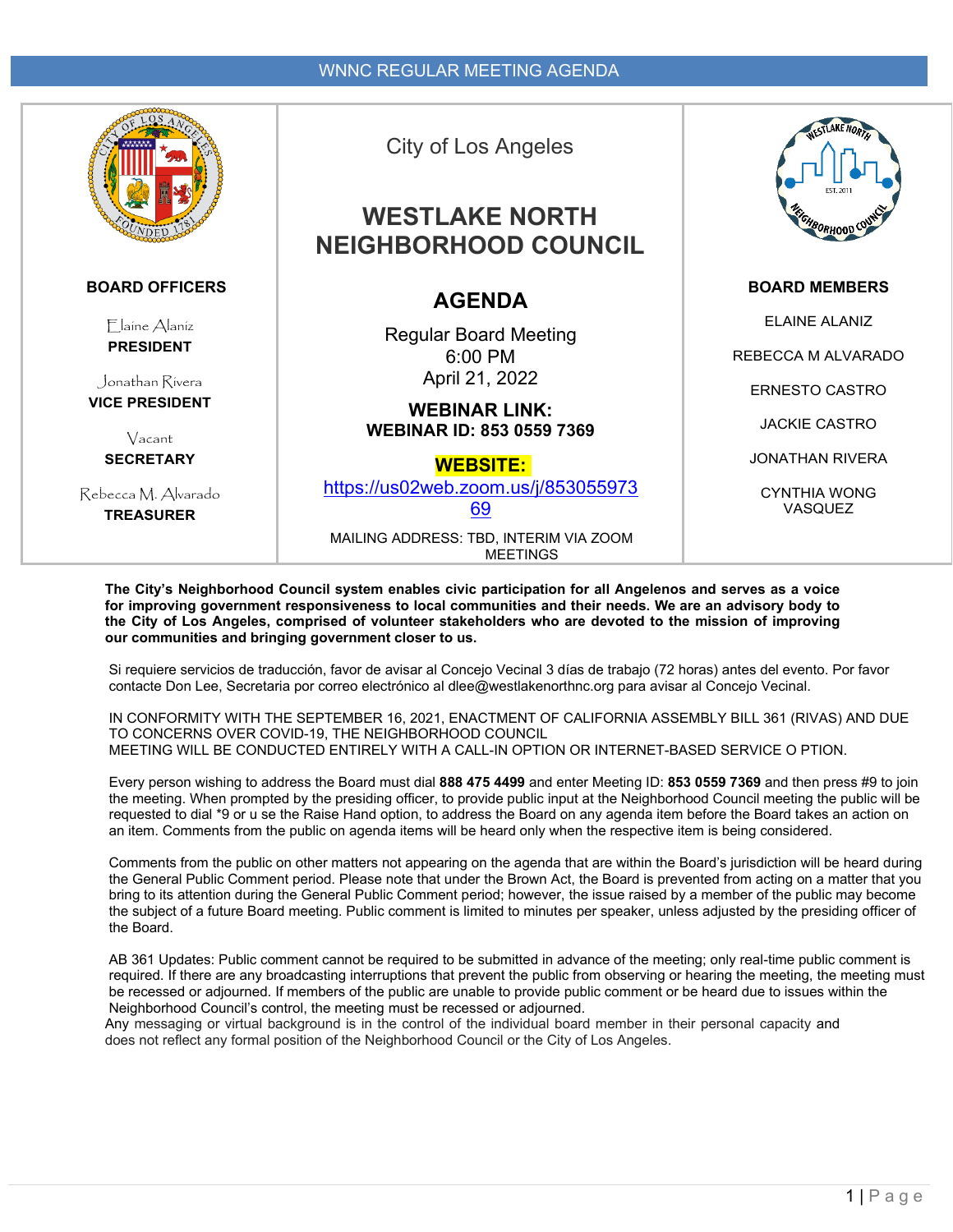### **1. WELCOMING REMARKS**

a. Call to Order & Roll Call

#### **2. COMMUNITY AND GOVERNMENT REPORTS AND ANNOUNCEMENTS**

- a. LA Police Department Senior Leads
- b. LA Fire Department Representative
- c. LA City Council District Representative

1.Council District 1 - Luis Gonzalez 2.Council District 13 - Juan Fregoso

- d. Government Departments/Agencies, including Department of Neighborhood Empowerment
- e. Community Organizations
- **3. GENERAL PUBLIC COMMENT**  Comments from the public on non-agenda items within the Board's subject matter jurisdiction. Each speaker will be allowed 2 minutes. \
- **4. PRESENTATION (10 minutes)** by Lisa Trifiletti, Trifiletti Consulting on behalf of the Walter J Company Re: Joint development partnership with Metro to build a mixed-use development at the Westlake/MacArthur Park Station, followed by Q&A.

### **5. MONTHLY EXPENDITURE REPORTS**

- a. Discussion /Action MOTION to approve the Monthly Expenditure Report (MER) for the month of March 2022
- b. Discussion /Action MOTION to approve the Web Corner Invoice #23725 in the amount of \$199.
- c. Discussion/Action MOTION to approve to approve an expenditure of up to \$400 to purchase 2 Zoom licenses, to conduct Westlake North Neighborhood Council virtual meetings.
- d. Discussion/Action MOTION to approve to approve an expenditure of up to \$600 to purchase lunch and snack for Kids to Parks Day 2022.

### **6. COMMITTEE UPDATES**

- 1. Outreach Committee
- 2. Budget and Finance Committee
- 3. Youth/Education Committee
- 4. Beautification and Land Use and Planning Committee
- 5. Crime prevention/Public safety committee
- 6. Rules and Selections Committee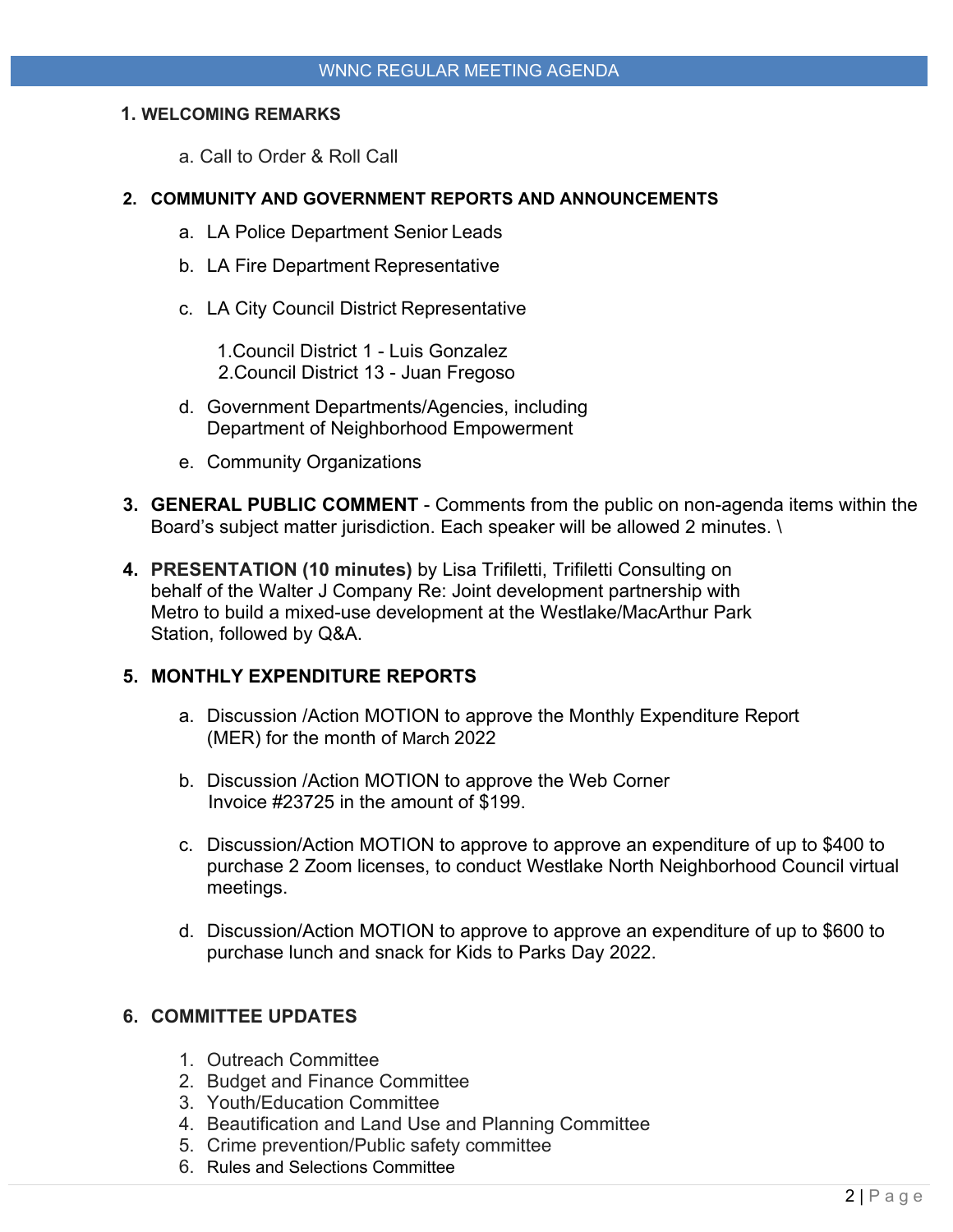- 7. Government Liaison Committee
- 8. Online Platforms Updates

## **7. BOARD MEMBER COMMENTS**

a. Introduce new or agenda items for consideration by the Board at its next meeting and request for items on future agenda.

## **8. ADJOURNMENT**

As a covered entity under Title II of the Americans with Disabilities Act, the City of Los Angeles does not discriminate on the basis of disability and upon request will provide reasonable accommodation to ensure equal access to its programs, services, and activities. Sign language interpreters, assistive listening devices, or other auxiliary aids and/or services may be provided upon request. To ensure availability of services, please make your request at least 3 business days (72 hours) prior to the meeting by contacting the Department of Neighborhood Empowerment by calling (213) 978-1551 or email: [NCsupport@lacity.org](mailto:NCsupport@lacity.org)

**Public Posting of Agendas -***:* Neighborhood Council agendas are posted for public review as follows:

- Department of Neighborhood Empowerment EmpowerLA & Westlake North Neighborhood Council Website ● https://www.westlakenorthnc.org/
- You can also receive our agendas via email by subscribing to L.A. City's Early Notification System (ENS)

#### **Notice to Paid Representatives -**

If you are compensated to monitor, attend, or speak at this meeting, City law may require you to register as a lobbyist and report your activity. See Los Angeles Municipal Code Section 48.01 et seq. More information is available at ethics.lacity.org/lobbying. For assistance, please contact the Ethics Commission at (213) 978-1960 or [ethics.commission@lacity.org](mailto:ethics.commission@lacity.org)

#### **Public Access of Records -**

In compliance with Government Code section 54957.5, non-exempt writings that are distributed to a majority or all the board in advance of a meeting may be viewed at Neighborhood Council Office Space Address (via Zoom), at our website: www.westlakenorthnc.org or at the scheduled meeting. In addition, if you would like a copy of any record related to an item on the agenda, please contact Don Lee, Secretary, at dlee@westlakenorthnc.org or [WestlakeNorthNC@gmail.com](mailto:WestlakeNorthNC@gmail.com) or *or telephone NC Support at 213- 978-1551 or via e-mail at: [NCsupport@lacity.org.](mailto:NCsupport@lacity.org)* 

#### **Reconsideration and Grievance Process -**

For information on the NC's process for board action reconsideration, stakeholder grievance policy, or any other procedural matters related to this Council, please consult the NC Bylaws. The Bylaws are available at our Board meetings and our website w ww.NeighborhoodCouncilWebsite.org

**RECORDING MEETINGS**: *Note that Board meetings may be sound and/or video recorded for backup to Minute.*